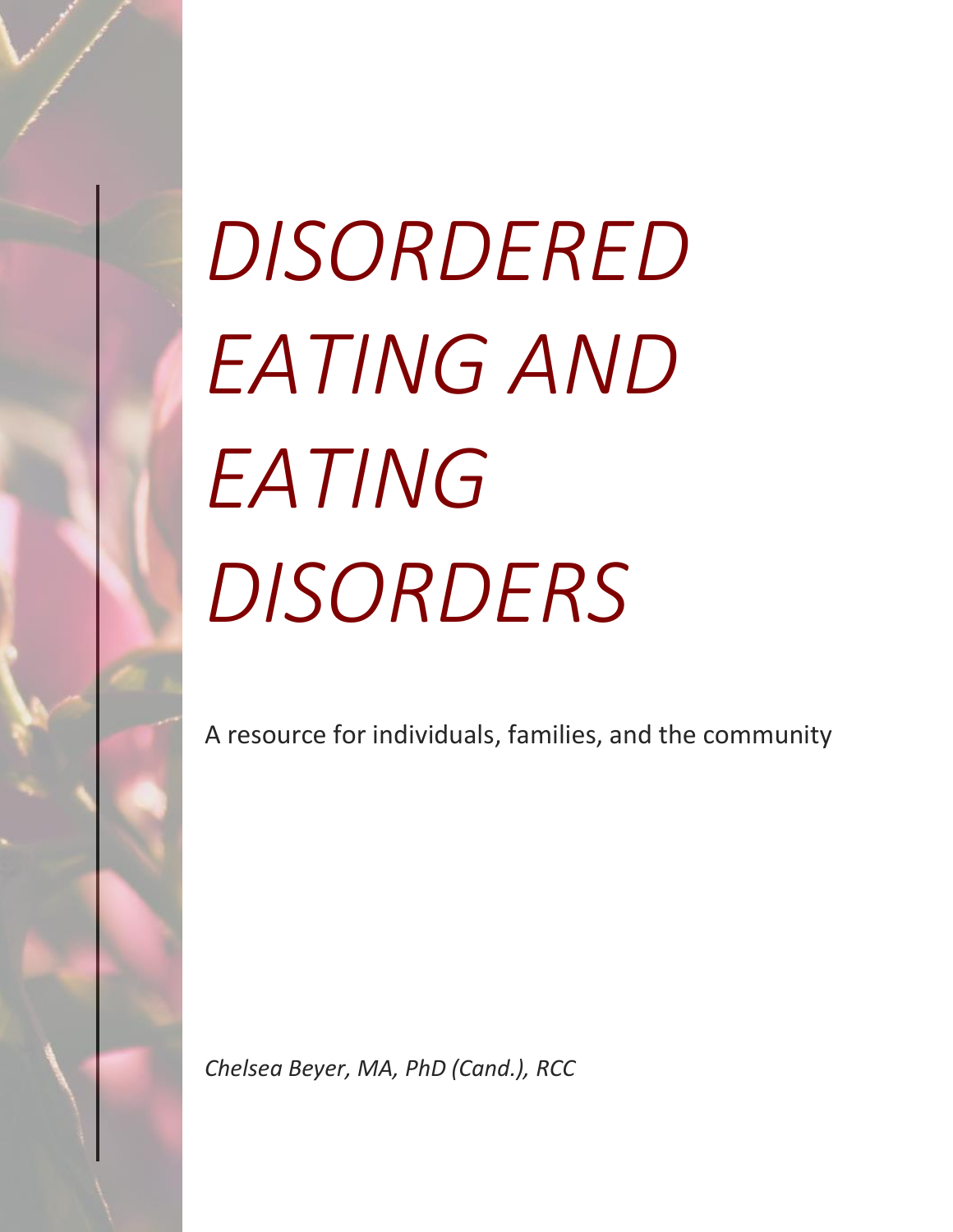| What Issues Often Accompany Disordered Eating and Eating Disorders?  4          |  |
|---------------------------------------------------------------------------------|--|
|                                                                                 |  |
|                                                                                 |  |
| How Should I Talk to My Loved One About Disordered Eating or Eating Disorders?7 |  |
|                                                                                 |  |
|                                                                                 |  |
|                                                                                 |  |

# **Table of Contents**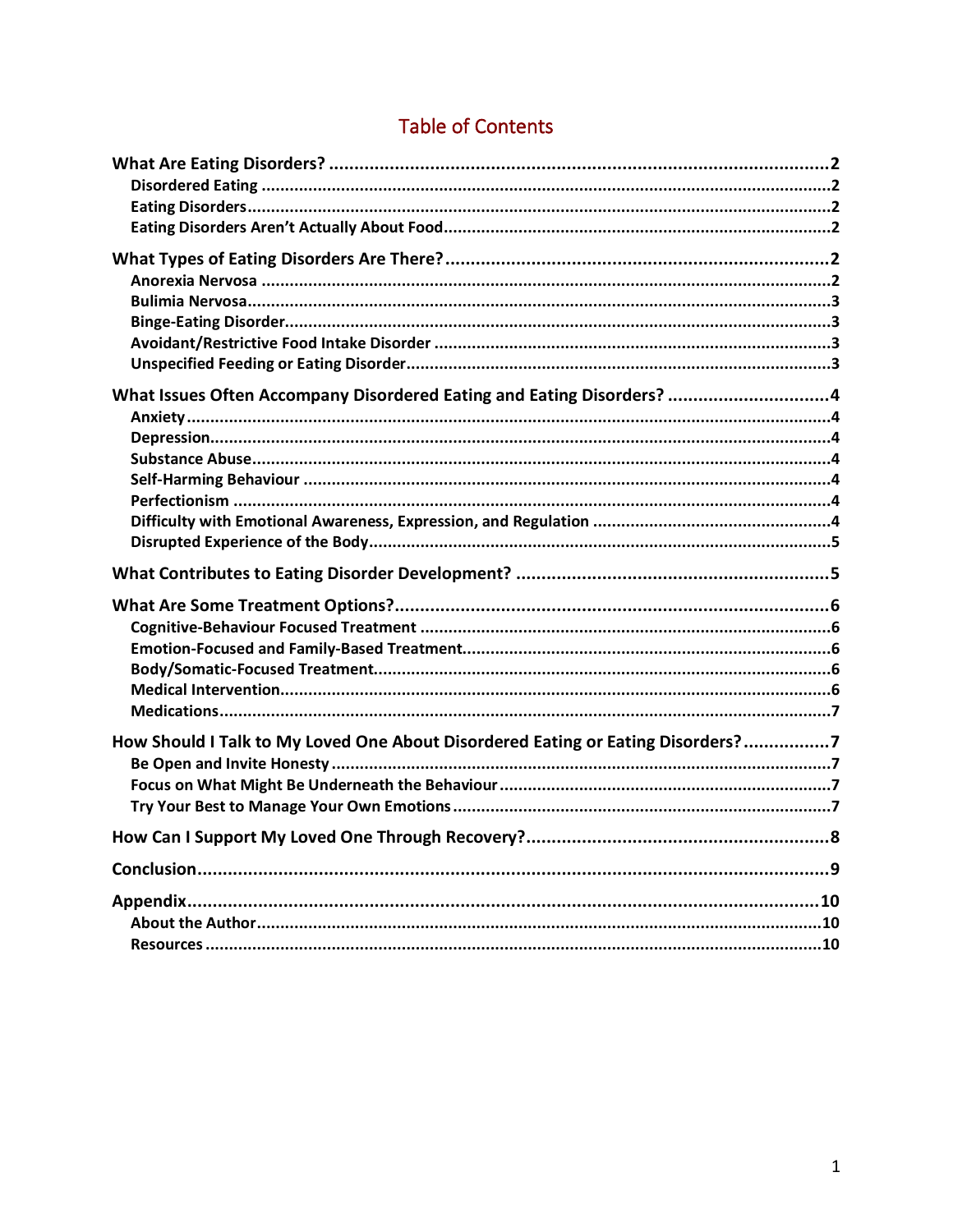# <span id="page-2-1"></span><span id="page-2-0"></span>What Are Eating Disorders?

# Disordered Eating

Disordered eating exists along a continuum between 'normal' or healthy eating and clinical eating disorders. Disordered eating may be characterized by preoccupation or anxiety regarding eating, avoidance of certain foods (without special dietary/health reasons), difficulty stopping eating or feeling out of control while eating, experience of guilt as a result of eating behaviours and/or body weight or shape, and compulsive exercising. These types of thoughts, feelings, and behaviours do not pass the threshold for clinically disordered eating, yet can cause distress and interfere with the person's daily life.

# <span id="page-2-2"></span>Eating Disorders

Eating disorders are more extreme patterns of disordered eating. They are characterized by a combination of disordered thoughts, feelings, and behaviours that cause significant distress and potential physical health complications. It is also important to understand that eating disorders are not a sole result of the person's choice. Like other mental illnesses, the person cannot simply choose to stop their disordered eating thoughts and behaviours. They often feel a great deal of anxiety, conflict, and emotional pain associated with these patterns.

### <span id="page-2-3"></span>Eating Disorders Aren't Actually About Food

The most common misconception about eating disorders is that they are a problem with food and eating. Eating disorders are actually a signal that there is a deeper problem. Food, eating, and body weight serve as symbols for emotions, beliefs, and needs. Disordered ways of eating and relating to food and the body may reflect emotional distress, beliefs about self-worth, and desire for control, agency, and acceptance.

# <span id="page-2-5"></span><span id="page-2-4"></span>What Types of Eating Disorders Are There?

# Anorexia Nervosa

- Restriction of energy intake leading to significantly low body weight based on age, sex, developmental stage, and physical health.
- Intense fear of gaining weight or becoming fat, or behaviour that interferes with gaining weight.
- Disturbance in the way one's body weight or shape is experienced, undue influence of body weight or shape on self-evaluation, or persistent lack of recognition of the seriousness of low body weight.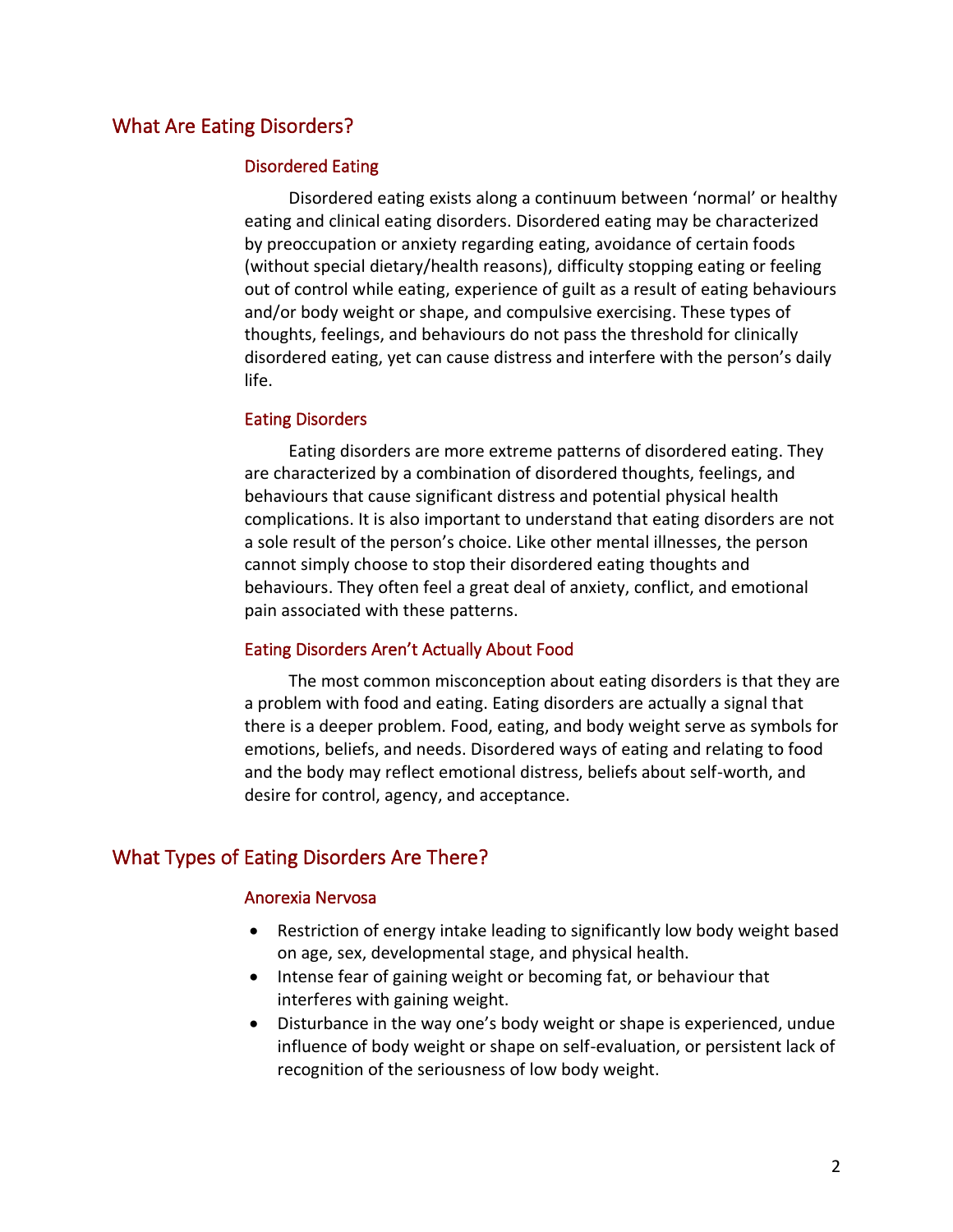There are two types of anorexia nervosa: *restricting type* (low body weight due to restricting energy intake and/or excessive exercise only) and *binge-eating/purging type* (low body weight due to a pattern of eating large amounts of food followed by self-induced vomiting, misuse of laxatives, etc.).

# <span id="page-3-0"></span>Bulimia Nervosa

- Pattern of binge eating:
	- Eating large amounts of food in discrete periods of time.
	- Feeling a lack of control over eating during these periods.
	- Compensatory behaviours in response to binge eating in order to prevent weight gain (vomiting, misuse of laxatives, fasting, excessive exercise, etc.).
- Undue influence of body weight or shape on self-evaluation.

# <span id="page-3-1"></span>Binge-Eating Disorder

- Pattern of binge eating:
	- Eating large amounts of food in discrete periods of time.
	- Feeling lack of control over eating during these periods.
- Binge-eating episodes are associated with three (or more) of:
	- Eating very rapidly.
	- Eating until feeling uncomfortably full.
	- Eating large amounts of food when not hungry.
	- Eating alone due to feeling embarrassed by how much is eaten.
	- Feeling disgusted with oneself, depressed, or very guilty.

# <span id="page-3-2"></span>Avoidant/Restrictive Food Intake Disorder

- Lack of interest in or avoidance of food leading to inadequate nutritional/energy intake, which leads to one or more of the following:
	- Significant weight loss (or faltering growth in children and teens).
	- Significant nutritional deficiency.
	- Dependence on enteral feeding or oral nutritional supplements.
	- Interference with psychosocial functioning.

# <span id="page-3-3"></span>Unspecified Feeding or Eating Disorder

• Symptoms of an eating disorder cause significant distress or impairment to functioning in daily life but do not meet the full criteria for any of the other eating disorders noted above.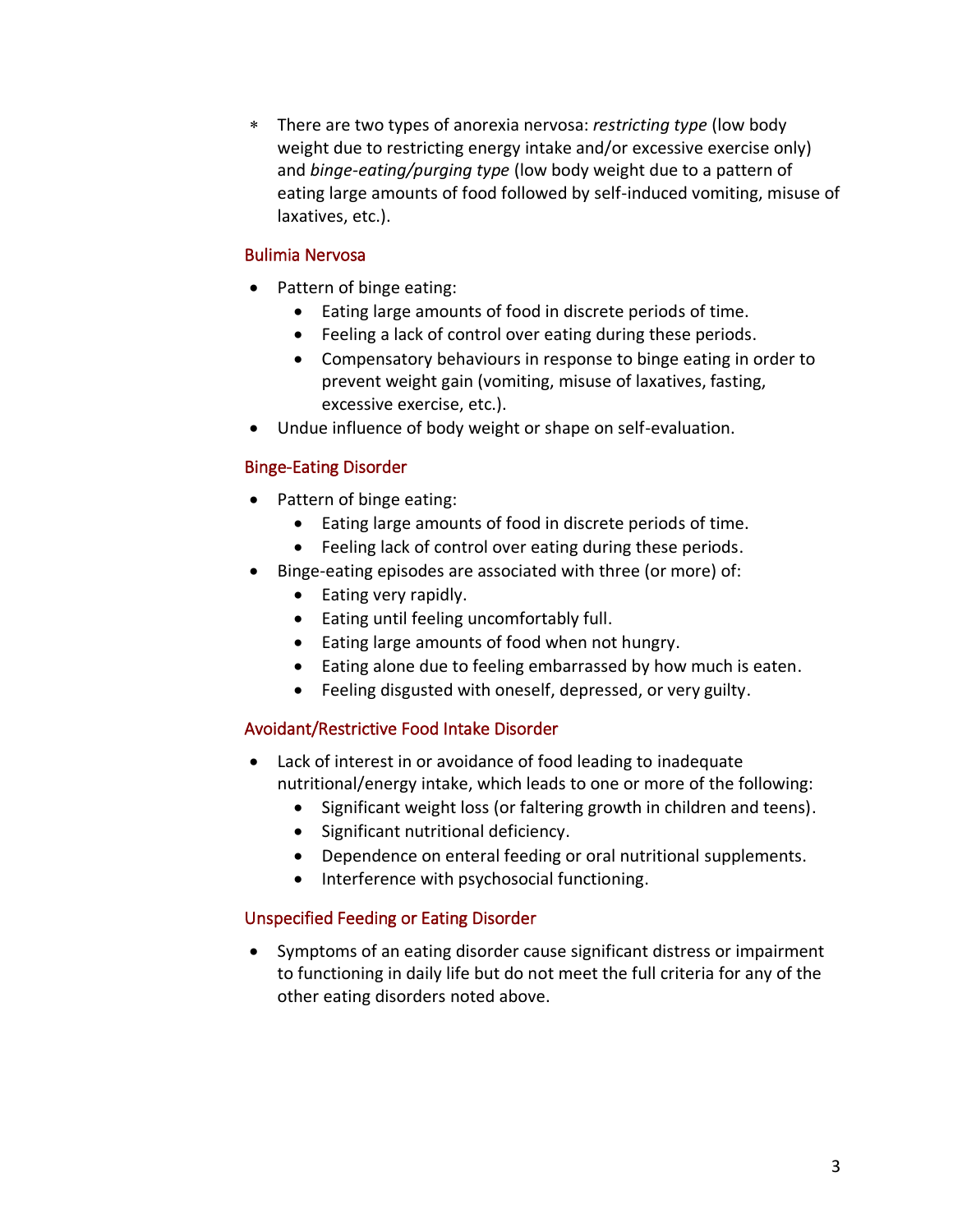# <span id="page-4-1"></span><span id="page-4-0"></span>What Issues Often Accompany Disordered Eating and Eating Disorders?

### Anxiety

Often people with disordered eating or eating disorders experience anxiety. This anxiety may take the form of excessive worry about food and eating, body weight or shape, social situations, or feeling jittery or 'on edge.'

### <span id="page-4-2"></span>Depression

Noticeable fluctuations in mood typically are seen with disordered eating and eating disorders. Very low mood or even clinical depression is common in these cases. Low mood and depression may be characterized by sadness, low self-esteem, loss of enjoyment in previously enjoyable activities, and feelings of hopelessness.

### <span id="page-4-3"></span>Substance Abuse

Because eating disorders are typically rooted in emotional distress, beliefs about self-worth, and desire for control, agency, and acceptance, other behaviours may also surface as a means of relieving emotional pain. People with eating disorders have a higher likelihood of abusing alcohol, medication, and illicit substances.

### <span id="page-4-4"></span>Self-Harming Behaviour

Self-harming behaviour can be very alarming and difficult to understand. People may intentionally cut, hit, or burn themselves when they are feeling overwhelming emotional pain or distress. Linked to the emotional distress associated with eating disorders, people with eating disorders are more likely to engage in self-harming behaviour.

### <span id="page-4-5"></span>Perfectionism

Perfectionism is a characteristic most often seen in people with anorexia nervosa. Individuals may place extremely high expectations on themselves, be very driven towards achievement or success, and feel guilt or shame when they feel they cannot live up to these high expectations.

### <span id="page-4-6"></span>Difficulty with Emotional Awareness, Expression, and Regulation

Disordered eating and eating disorders share the common thread of emotional difficulty, although specific emotional difficulties vary with the type of eating disorder and each person. Typically, individuals struggling with anorexia nervosa and restrictive eating often have difficulty being aware of, identifying, and expressing what they are feeling. In contrast, people struggling with bulimia nervosa and binge-eating often have difficulty regulating the emotions they are feeling.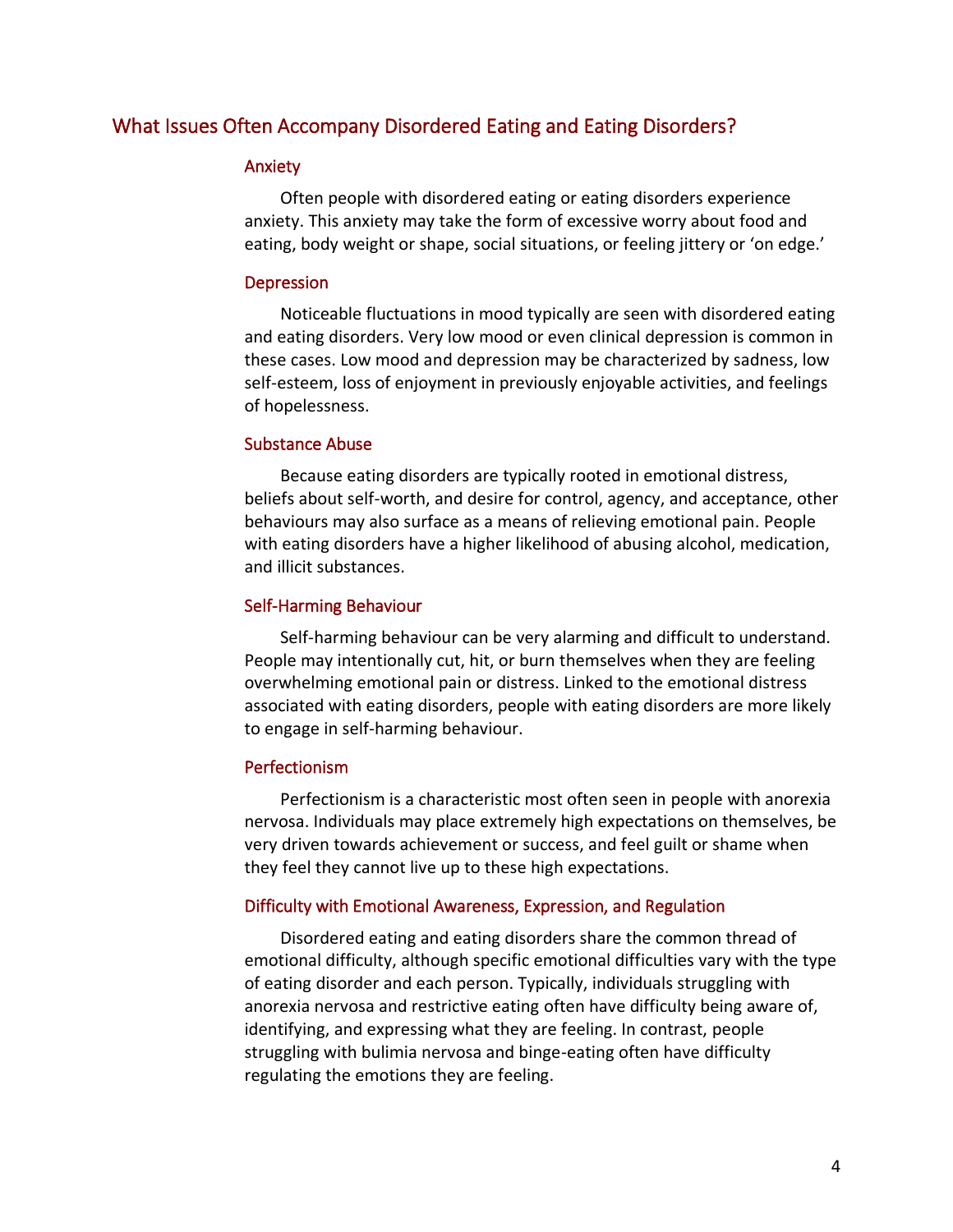### <span id="page-5-0"></span>Disrupted Experience of the Body

There is an increasing focus of eating disorder research and treatment on how the body is *experienced*. Many people are familiar with the concept of body image, which refers to how the body is perceived and evaluated; yet less people are familiar with the concepts of *embodiment* and *embodied experience*. Embodied experience refers to the experience of living in and experiencing the world through one's body. This includes experiencing one's body from a third-person perspective (e.g., "how does my body look?") as well as from a first-person perspective (e.g., "how does it feel to be in my body?"). It is now widely understood that people with eating disorders experience negative or distorted body image, but what we are learning is that people with eating disorders also struggle with disrupted embodied experience. In other words, people with eating disorders not only see their bodies differently, they relate to their bodies differently. Specifically, people with eating disorders often describe feeling disconnected or detached from their body. Their body feels like an object that they are stuck in, rather than part of who they are.

# <span id="page-5-1"></span>What Contributes to Eating Disorder Development?

It is very difficult to pinpoint exactly what causes an eating disorder; however, we do know that eating disorders are the result of a combination of personal and environmental factors. Genetics, certain temperament, and personality characteristics are linked to an increased likelihood of developing an eating disorder. Attachment, or the relationship between a child and their parent(s)/caregiver(s), shapes emotionality and the way the child learns to respond to stress, which also is linked to eating disorder development. Additionally, we know that experiencing trauma, such as physical, sexual, or emotional abuse or neglect, is associated with eating disorder development.

More recently, eating disorders have been identified as at the intersection of the body, self, and culture. In other words, eating disorders can be understood as developing as a result of living in our bodies in a world that influences (sometimes in a negative way) how we experience our bodies. It is through different experiences across our lifespan that we come to have a healthy, engaged relationship with our bodies, or an negative, disengaged relationship with our bodies.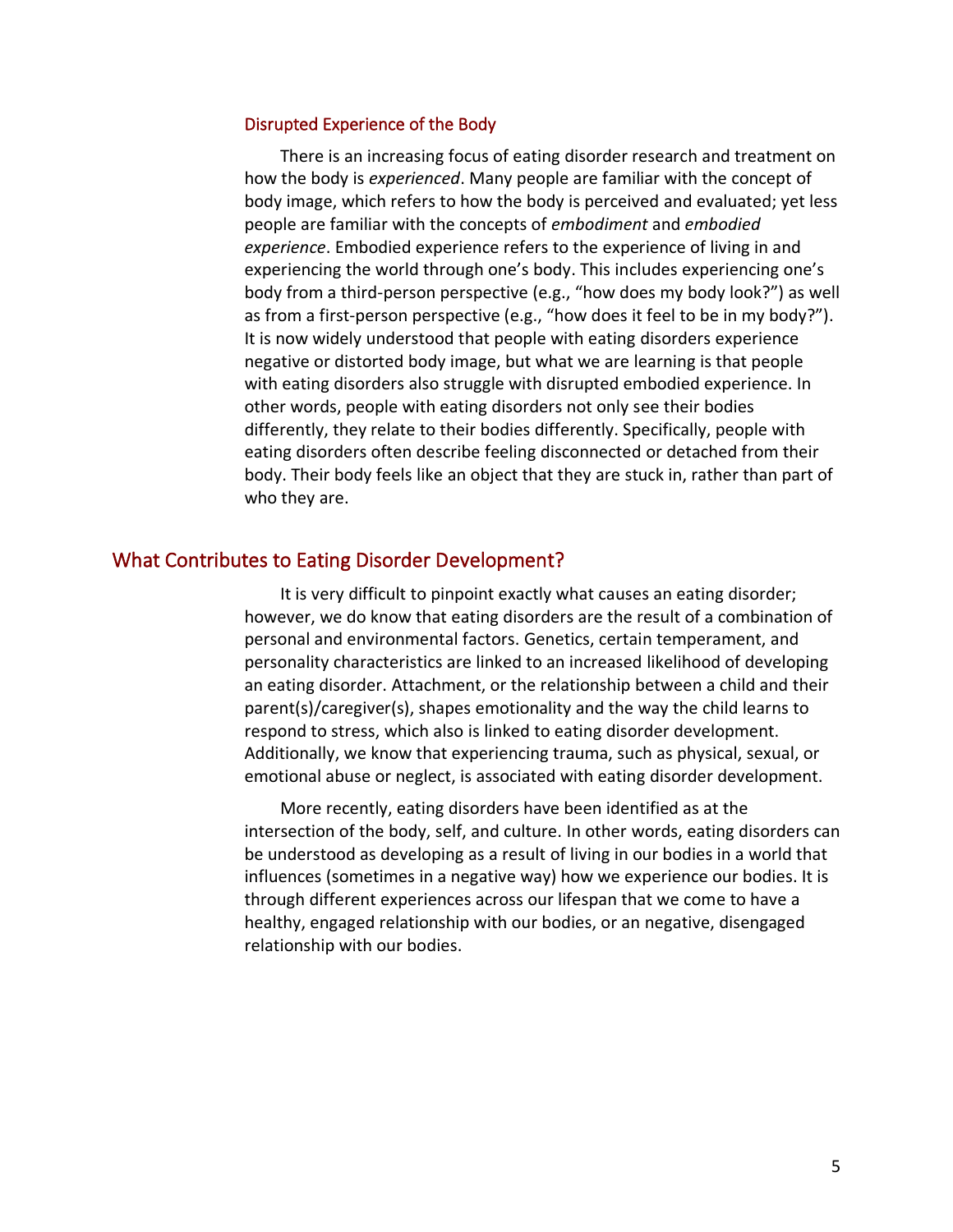# <span id="page-6-1"></span><span id="page-6-0"></span>What Are Some Treatment Options?

### Cognitive-Behaviour Focused Treatment

This type of approach to disordered eating and eating disorder treatment focuses on the distorted or dysfunctional thoughts, attitudes, beliefs, and behaviours surrounding food, eating, and body weight and shape. Such approaches can be helpful for managing symptoms and changing problematic thought patterns.

# <span id="page-6-2"></span>Emotion-Focused and Family-Based Treatment

As implied by the name, emotion-focused approaches to disordered eating and eating disorder treatment emphasize exploring underlying emotions that are associated with problematic eating behaviour and perceptions of body weight and shape. Such treatment approaches focus on identifying, expressing, and learning to regulate emotions in healthy ways. Family-based approaches are increasingly integrated with emotion-focused treatment, and a great option especially when the person with the eating disorder is a child or adolescent living with their family. Including the family in the treatment process can help by improving relationships between family members, facilitating healthy ways of expressing and managing emotions in their daily life, and supporting the person and family through recovery.

### <span id="page-6-3"></span>Body/Somatic-Focused Treatment

Although counselling or therapy is often thought of as working with the mind, these approaches to disordered eating and eating disorder treatment take into account the connection between the mind and body. The role of the body in experiencing, identifying, and expressing emotions is especially important. Body/somatic-focused approaches emphasize how the body is subjectively experienced, how emotions are felt through the body, how emotions can be expressed through the body, and how the body can play a role in recovery.

### <span id="page-6-4"></span>Medical Intervention

In more severe eating disorder cases, medical intervention may be needed, specifically in response to inadequate nutrition and energy intake. This may include nutritional support, involving guidance from a nutrition professional, and/or medical monitoring, where physiological functions are checked by a medical doctor on a regular basis.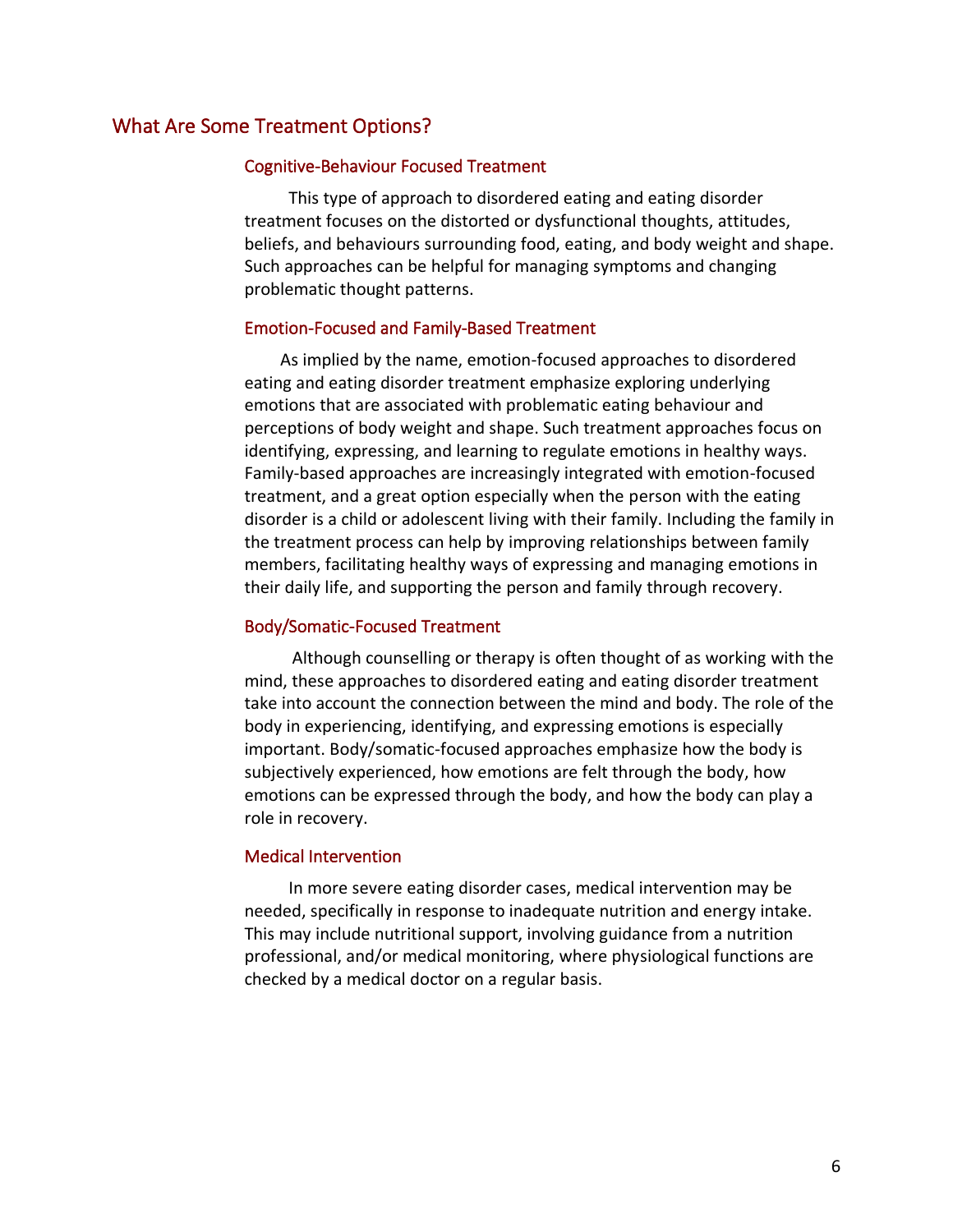# <span id="page-7-0"></span>**Medications**

Certain types of medications may be prescribed to lessen anxiety and/or address mood concerns in some eating disorder cases. Common types of medications include selective serotonin reuptake inhibitors (SSRIs), such as Fluoxetine (Prozac) and Sertraline (Zoloft). Medications are prescribed by a medical doctor or psychiatrist, and are most effective in eating disorder treatment when used in combination with counselling.

# <span id="page-7-2"></span><span id="page-7-1"></span>How Should I Talk to My Loved One About Disordered Eating or Eating Disorders?

# Be Open and Invite Honesty

- Try your best to be nonjudgmental. Guilt and shame are common emotions felt by people struggling with disordered eating and eating disorders. Be curious about what they're going through and convey that you are care about them, rather than communicating that what they are doing is something to be embarrassed about.
- Be direct and gentle. Talking about disordered eating, eating disorders, and mental health issues in general can be difficult and uncomfortable, but it is important to communicate that you can and want to talk about these concerns. Approaching difficult topics with sensitivity and gentleness helps create a safe space for your loved one to talk about what they're going through.

# <span id="page-7-3"></span>Focus on What Might Be Underneath the Behaviour

- Avoid comments specifically about body weight and appearance. Instead, focus on noticed changes in mood, energy, sociability, engagement in activities, etc.. You might say, "I've noticed you've been spending more time alone lately. Has something been bothering you?".
- Keep in mind that if you are noticing signs of disordered eating, difficult emotions likely are being experienced. Invite discussion about emotions rather than focusing on behaviours. You might say, "It seems like dinnertime is hard for you. What emotions are you feeling when we sit down to eat?".

# <span id="page-7-4"></span>Try Your Best to Manage Your Own Emotions

- Seeing a loved one struggle with disordered eating or an eating disorder can be confusing, frustrating, and frightening. Communicating is often more difficult when we feel emotionally stirred up. Try your best to talk with your loved one about the concerns you have when you are feeling calm.
- Take care of yourself. You will be in the best place to support and care for your loved one when you are also cared for. Take time to care for yourself and to connect with other people who support you.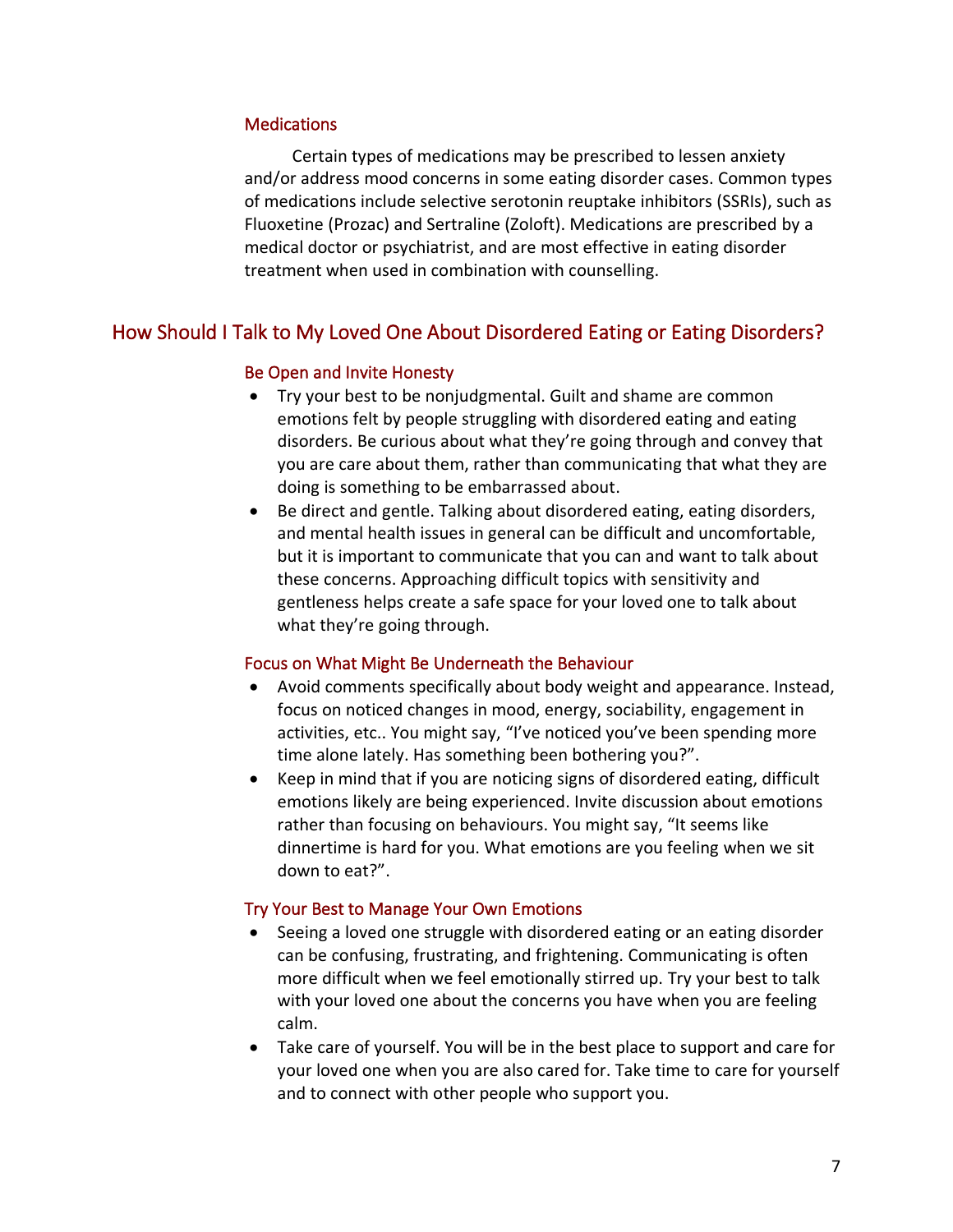# <span id="page-8-0"></span>How Can I Support My Loved One Through Recovery?

- Remember, the eating disorder is linked to emotions, beliefs about oneself, and needs. Focus on emotions and needs that are being experienced (e.g., needing to comforted or accepted).
- You may not understand why your loved one is experiencing these things, but the feelings and needs are very real to them. Whether you understand or not, you can still validate that what they are going through is difficult.
- It may be helpful to separate the eating disorder from the person. Your loved one is not the eating disorder; they have an eating disorder. If you can distinguish the eating disorder from the person, you and your loved one can both 'team up' to address the eating disorder.
- Your loved one may not be as committed to overcoming the eating disorder as you may like them to be. Especially in the beginning stages, even thinking about giving up the eating disorder may be terrifying for them. This may be hard for you to understand, but the eating disorder is helping them manage difficult emotions and/or giving them a sense of control. Recognizing and validating that giving up an eating disorder is very difficult, while also encouraging change can be very helpful for your loved one.
- Avoid comments about 'diet' foods, dieting, body weight (e.g., "you're so skinny," "you've put on weight"), or comments about anyone else's body shape or weight (including your own). These comments can be very triggering for your loved one, even if they are well-intentioned.
- Make your home a diet-food-free place. Keep all foods marked as 'diet,' 'non-fat,' 'sugar-free,' etc. out of your home. The same rule goes for any books, magazines, or media with similar messages.
- In the beginning stages of recovery, providing structure around eating and mealtimes can be helpful for lowering your loved one's anxiety while making sure they are getting adequate nutrition. Let them know when, where, and what the family will be eating throughout the day. Eat meals together. It may also be helpful to seek guidance from a nutrition professional to help structure and schedule meals and snacks.
- It's likely that your loved one feels a lot of anxiety about eating. To help reduce this anxiety, try using distraction during mealtimes. Move focus away from the food by playing music, talking about other topics, or even watching a movie together.
- Model a healthy relationship with food and your own body. Actions often speak louder than words. Having a healthy relationship with food and our bodies in today's world is challenging for most people. You'll be the greatest help to your loved one if you model what it can be like to enjoy food in a balanced way and nourish and take care of your body.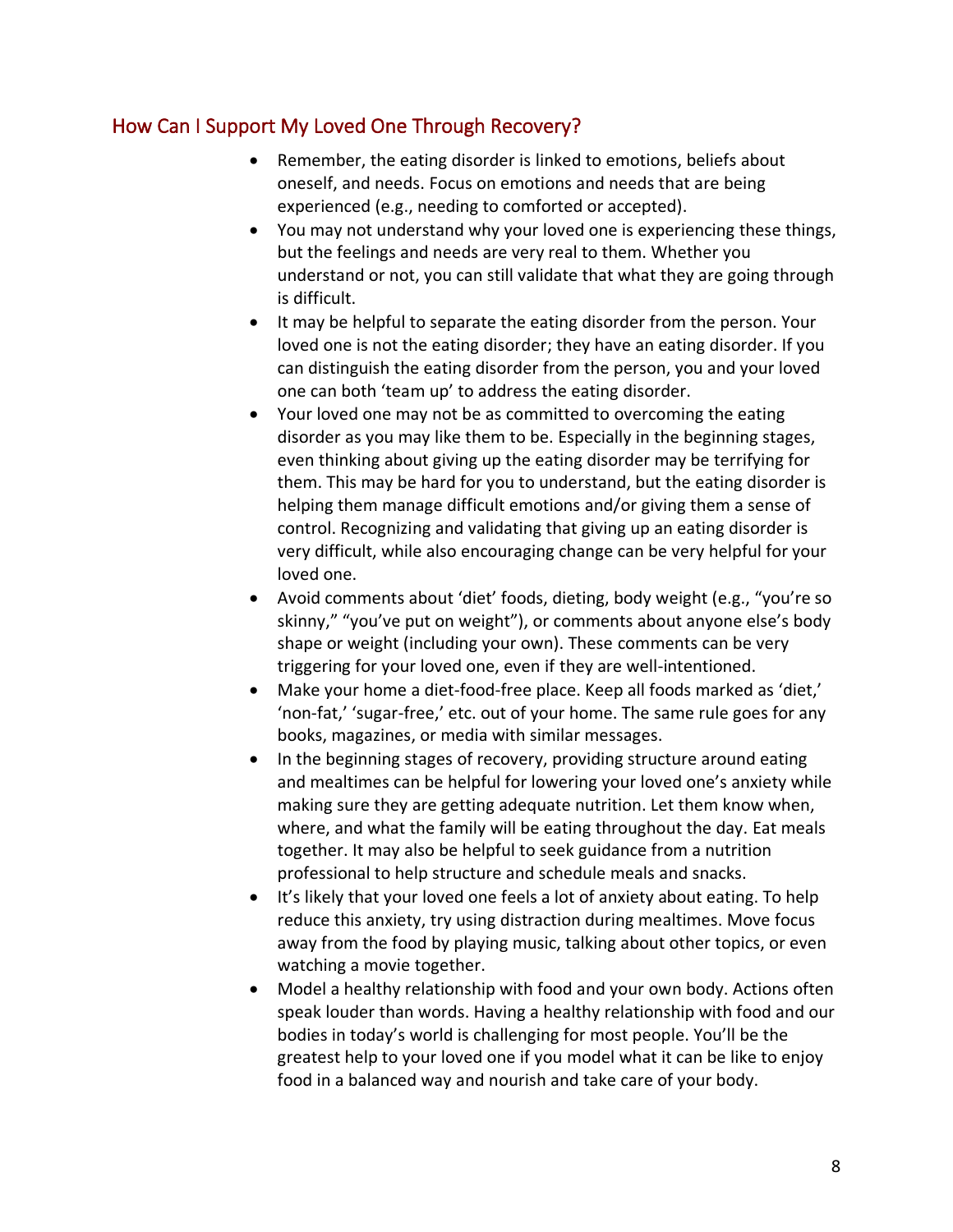# <span id="page-9-0"></span>**Conclusion**

Watching a loved one struggle with disordered eating or an eating disorder, or struggling with one yourself can be overwhelming. It often seems to rearrange the priorities in your life and can strain relationships, test patience, and feel disheartening. Recovery is a journey that isn't always linear. It takes intentionality, perseverance, and support. The information included in this brochure was compiled as a starting point, to open space for conversation and guide dialogue. If you've resonated with any of these topics and/or have questions, take a look through the resources listed in the Appendix and/or reach out to a mental health professional.